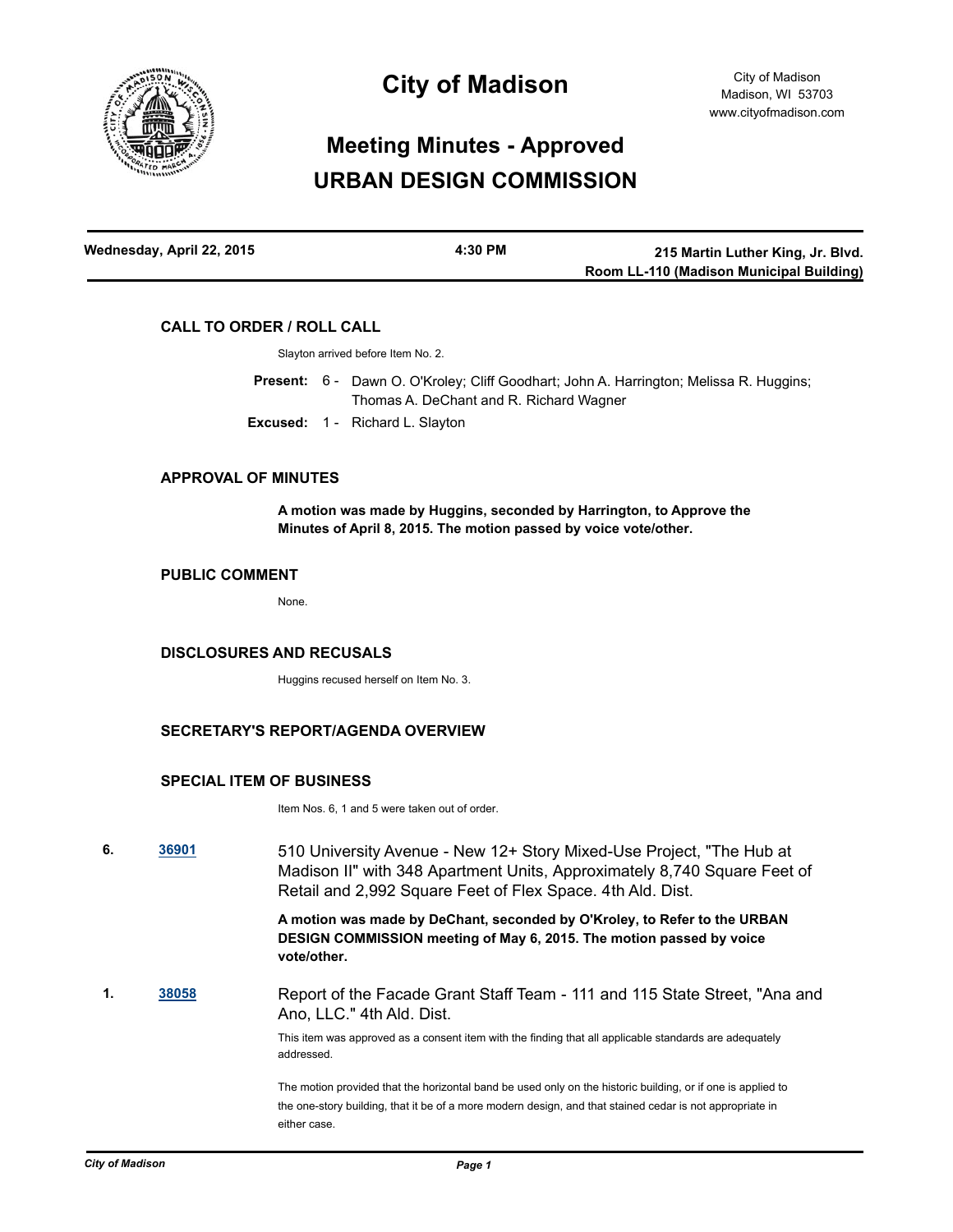|    |                            | A motion was made by Harrington, seconded by DeChant, to Accept the Report<br>of the Facade Grant Staff Team. The motion passed by voice vote/other.                                                                                      |
|----|----------------------------|-------------------------------------------------------------------------------------------------------------------------------------------------------------------------------------------------------------------------------------------|
| 5. | 36335                      | 3825 East Washington Avenue - New Development for "Erik's Bikes, Boards<br>and Skis" in Urban Design District Number 5. 17th Ald. Dist.                                                                                                   |
|    |                            | This item was approved as a consent item with the finding that all applicable standards are adequately<br>addressed.                                                                                                                      |
|    |                            | A motion was made by Harrington, seconded by DeChant, to Grant Final<br>Approval. The motion passed by voice vote/other.                                                                                                                  |
|    | <b>UNFINISHED BUSINESS</b> |                                                                                                                                                                                                                                           |
|    | <b>ROLL CALL</b>           |                                                                                                                                                                                                                                           |
|    |                            | Present: 7 - Dawn O. O'Kroley; Cliff Goodhart; John A. Harrington; Richard L. Slayton;<br>Melissa R. Huggins; Thomas A. DeChant and R. Richard Wagner                                                                                     |
| 2. | 37553                      | 4901 Tradewinds Parkway - Public Project, 2015 Unit Well 31 Water<br>Treatment Plant and Ground Storage Reservoir in UDD No. 1. 16th Ald. Dist.                                                                                           |
|    |                            | A motion was made by Huggins, seconded by Harrington, to Grant Final<br>Approval. The motion passed by voice vote/other.                                                                                                                  |
| 3. | <u>36183</u>               | 1701 Wright Street - Madison College Culinary Addition and Renovation<br>(Public Building). 12th Ald. Dist.                                                                                                                               |
|    |                            | A motion was made by Goodhart, seconded by Slayton, to GRANT INITIAL APPROVAL. The motion<br><b>FAILED</b> on a vote of (2-3-1) with Huggins recused, Goodhart and Slayton voting yes, and O'Kroley,<br>DeChant and Harrington voting no. |
|    |                            | A motion was made by DeChant, seconded by Harrington, to Refer to a future<br>URBAN DESIGN COMMISSION meeting. The motion passed by the following<br>vote:                                                                                |
|    |                            | Ayes: 3 - Dawn O. O'Kroley; John A. Harrington and Thomas A. DeChant                                                                                                                                                                      |
|    |                            | Cliff Goodhart and Richard L. Slayton<br>Noes: $2 -$                                                                                                                                                                                      |
|    |                            | <b>Abstentions:</b><br>Melissa R. Huggins<br>$1 -$                                                                                                                                                                                        |
|    |                            | Non Voting: 1 - R. Richard Wagner                                                                                                                                                                                                         |
| 4. | 34690                      | 25 West Main Street/115-126 South Carroll Street - PD(GDP), New<br>Mixed-Use Building with 88 Apartment Units. 4th Ald. Dist.<br>The motion provided for the landscape plan to return to the Commission once it is prepared.              |
|    |                            |                                                                                                                                                                                                                                           |

**A motion was made by Harrington, seconded by Huggins, to Grant Final Approval. The motion passed by voice vote/other.**